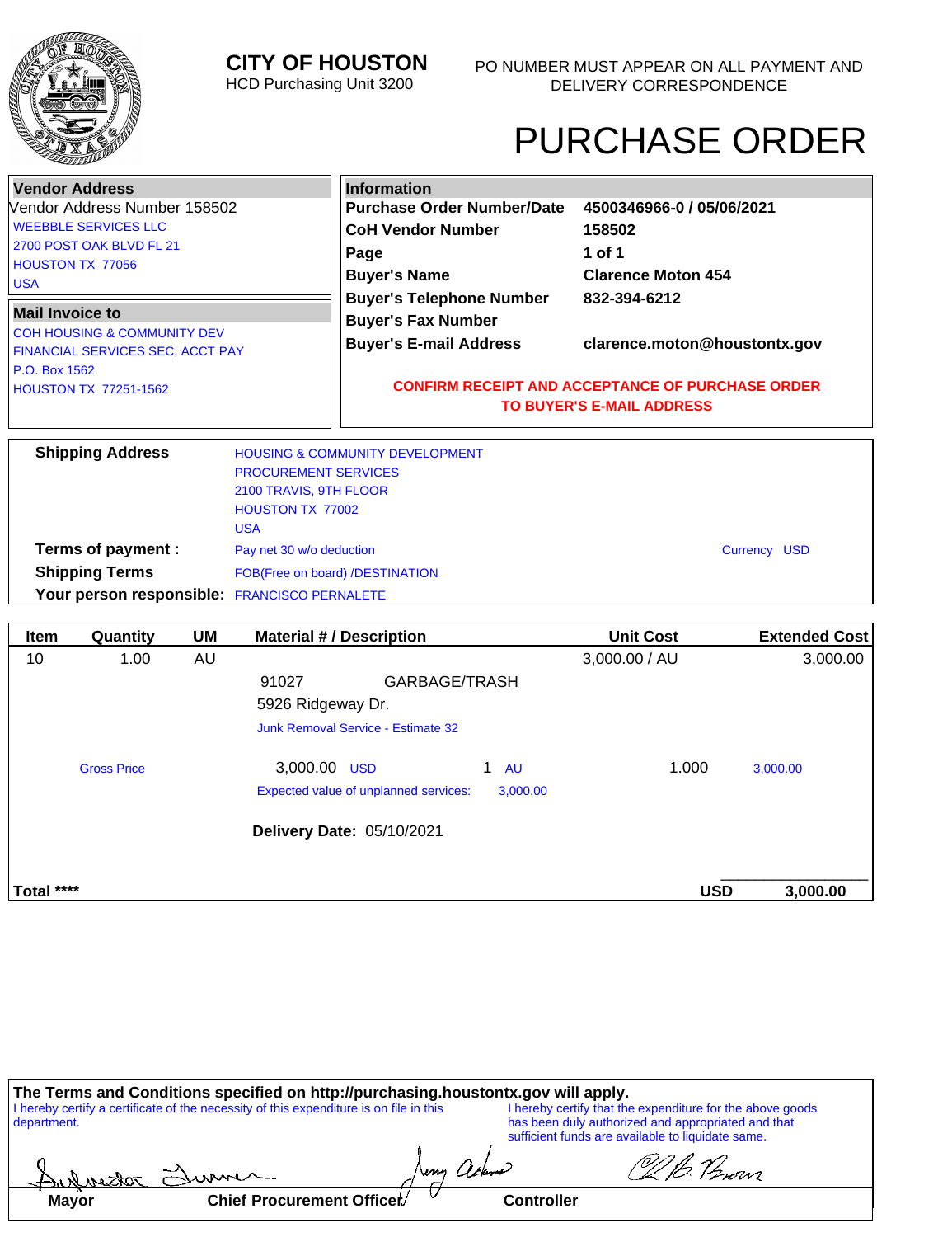

#### PROCUREMENT REQUEST FORM



Note: The Procurement Request form is to solicit quotes through an informal (Small Purchase) bid process for purchasing transactions \$100,000 or less using Federal Funds (2 CFR 200.318) and \$3,000 to 49,0000 using non-Federal funds (COH AP 5-8, Executive Order 1.14). Signature of this document is still required.<br>**\* Required Fields [must be completed]** Disaster Recovery  $\star$ Description of Purchase  $*$  Junk Removal Service  $*$  HCDD Division:  $*$ 

| Deadline Date of<br>Reauest: *                         | * 18<br>05/10/2021                                                                 | Purchase Type: * | Service Under < |  |
|--------------------------------------------------------|------------------------------------------------------------------------------------|------------------|-----------------|--|
| Requester Name: *                                      | Latisha Guillory<br>&回*                                                            | Created:         | 05/06/2021      |  |
| <b>Requester Phone</b><br>Number: *                    | 832-394-6331                                                                       |                  |                 |  |
| Brief Description of Scope of Work for Goods/Services: | HoAP applicant requiring junk removal service.<br>woobble lunk Bomoval and Hauling |                  |                 |  |

Weebble Junk Removal and Hauling

1550 Katy Gap Rd. Katy, Texas 77494

**Funding Source(s)**<br>Note: Please allow a minimum of three (3) days for bid responses.

|                                              | <b>FINANCE USE ONLY</b>                                                            | <b>PROCURMENT USE ONLY</b>                                        |                                                              |  |  |
|----------------------------------------------|------------------------------------------------------------------------------------|-------------------------------------------------------------------|--------------------------------------------------------------|--|--|
| <b>Fund Number:</b>                          | 5030                                                                               | Status:                                                           | Pending                                                      |  |  |
| <b>Funding Source:</b>                       | DR-Harvey                                                                          | Purchase Order No#:                                               |                                                              |  |  |
| Cost Center:                                 | 3200030002                                                                         | Name of Vendor:                                                   | Weeble Junk Removal                                          |  |  |
| G/L Account:                                 | 522430                                                                             | Date Processed:                                                   | ĦØ                                                           |  |  |
| <b>Business Area:</b>                        | 3200                                                                               | Date Received:                                                    | Hg                                                           |  |  |
| Internal Order:                              | BH3200077-19                                                                       | <b>Total Amount:</b>                                              | 3,000                                                        |  |  |
| BFY:                                         | FY-2021                                                                            | <b>Procurement Staff</b>                                          | み目                                                           |  |  |
| Grant:                                       | 32000077-19                                                                        | Priority:                                                         |                                                              |  |  |
| <b>Funds Reservation:</b>                    | n/a                                                                                | Notify Department:                                                | Procurement                                                  |  |  |
| Funds Approval Mgr:                          | Mary Owens<br>み目                                                                   | Notify Department:                                                | Finance                                                      |  |  |
| home.                                        |                                                                                    |                                                                   |                                                              |  |  |
| Requestors Signature:<br>Date:               | DocuSigned by:<br>5/6/2021<br>la <i>tish</i> a Guillor <i>y</i><br>561DF6ACA83340E | Supervising Manager (Purchase under \$5,000)<br>Manager:<br>Date: | 5/6/2021<br>Manuel Rodriguez<br>290B9145DDA74EC              |  |  |
| <b>Buyer's Signature:</b><br>Date:           | DocuSigned by:<br>5/6/2021<br>tanina                                               | Funds Approval Signature:<br>Date:                                | DocuSigned by:<br>5/6/2021<br>Mary Owens<br>-5F0B53CA4C0E46F |  |  |
| Procurement DPU<br>Signature:<br>Date:       | DocuSigned by:<br>5/6/2021<br>Tywana, Rhone<br>A3F6AADA2C604F9                     | (Purchase over \$5,000)<br><b>CFO Signature</b><br>Date:          |                                                              |  |  |
| (Purchase over \$5,000)                      |                                                                                    | Director Signature (Only Consultant Services)                     |                                                              |  |  |
| <b>Assistant or Deputy</b><br>Director: Date |                                                                                    | Director or Designee:<br>Date:                                    |                                                              |  |  |
| <b>Attachments</b>                           | Click here to attach a file                                                        |                                                                   |                                                              |  |  |